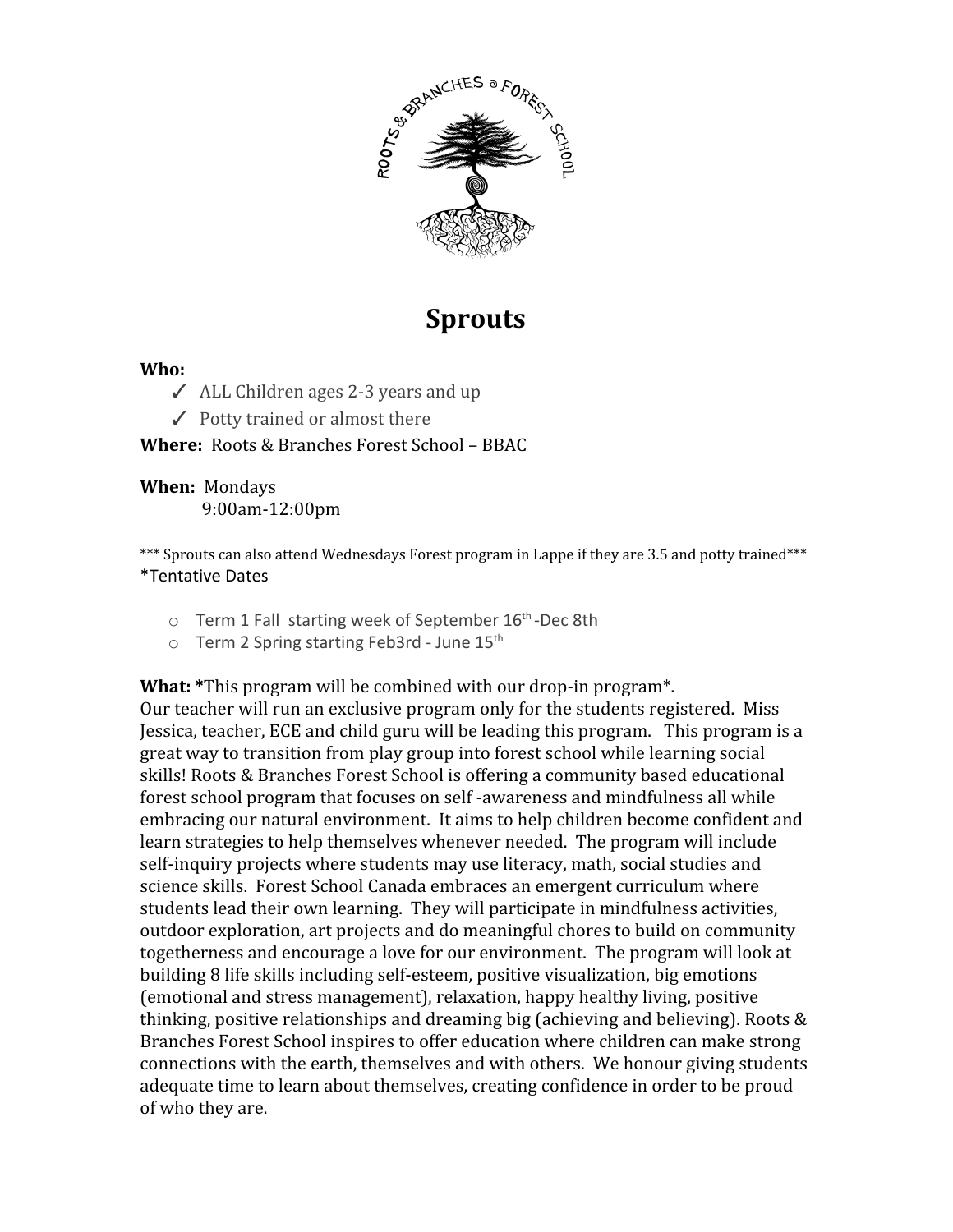

#### The Objective

- Offer holistic education encompassing the head, heart and hands.
- Offer a natural, artistic, community based program
- Teach self-awareness and mindfulness to children
- Guide children to love education and their creative selves
- Use a natural play space in the forest and surrounding area for children to learn
- Incorporate math, literacy, science, social studies, music, drama through inquiry based and experiential learning
- Develop community, well-being and social engagement
- Guide children to feel connected to the earth and express gratitude

#### **Details:**

- o Small class sizes for students each day with two teachers. 1:5 ratio of adults or better.
- o We use the Baggage Arts Building for our indoor classroom and the Marina for our outdoor play.
- o Some resources/supplies for the program may be provided and some will be the responsibility of the parent (email or letter will be sent out if supplies needed). Parents will be responsible for appropriate clothing and maintaining a supply of extra clothes on site.
- o We will be outside rain or shine. An Indoor space will be available under extreme weather conditions including inclement weather below -30 degrees or lightning storms.
- o Natasha Pang Robertson, qualified elementary school teacher, a Forest school Canada practitioner, Sound Therapist, Forest Therapy Guide, soon to be certified children's relaxation expert and children's yoga instructor, will be organizing program along with other teachers and volunteers who will be helping to facilitate.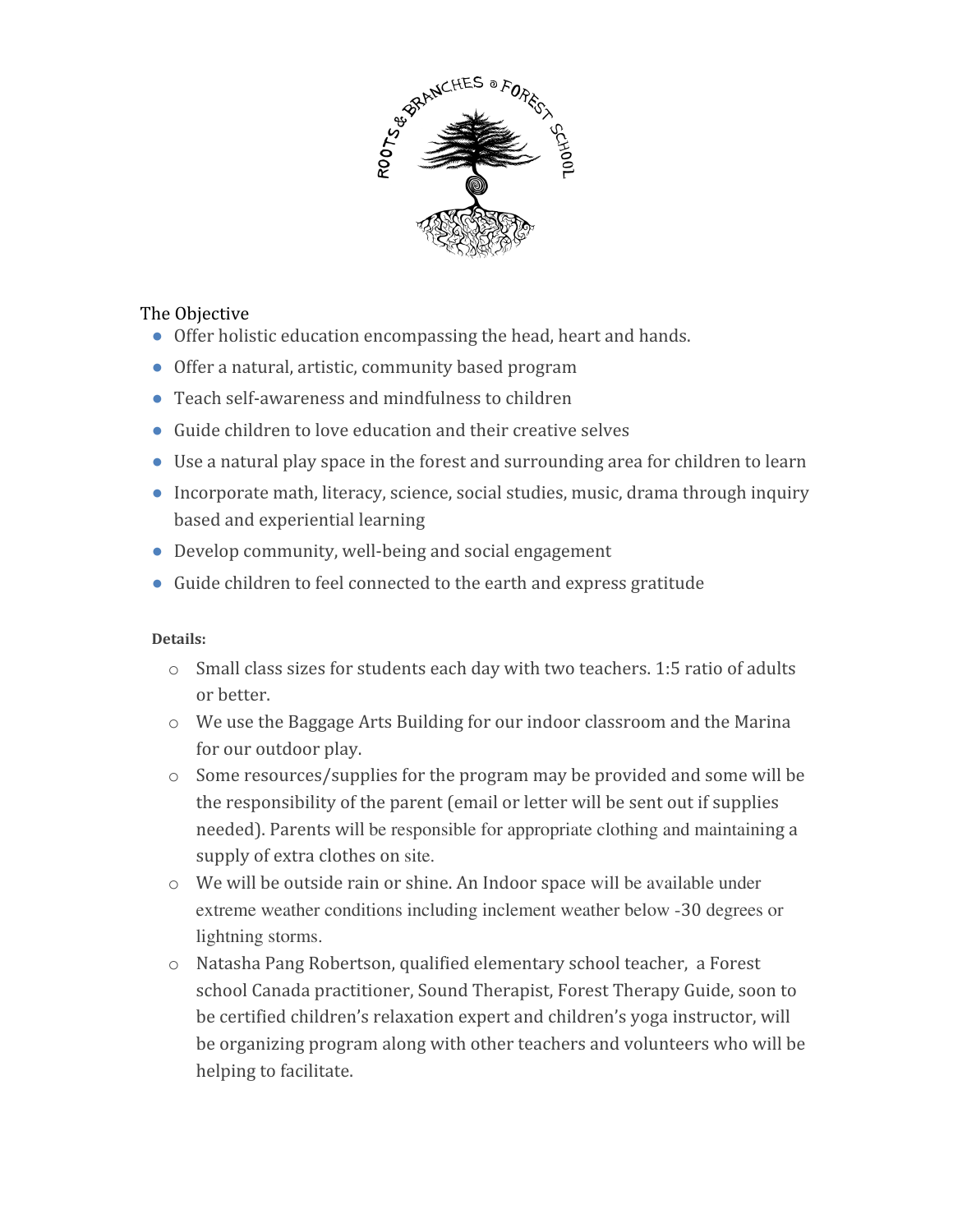

- o A variety of guests may also help teach program (such as tracking experts, nature sound experts, Tibetan singing bowl master, local artists, authors, parents and other guests to inspire learning).
- o Program will include things like mindfulness activities, self-awareness activities, math, language, science, social studies incorporated into learning, eco/re-cycled art, forest projects, survival, structures, life-cycles, respect for our environment, love for nature, aw of our world, empathy for others, animals and nature.
- $\circ$  Communal Snack Each student will provide a shared nutritious snack for the group one day during each term. Snacks such as veggies, crackers and hummus or fruit are appropriate.. An extra snack may have to be packed on days we don't have a shared snack. Unless, there are families that would be willing to bring two shared snacks per term. This will be discussed with families registered.
- o Students will spend time outside in rain, cold or shine. They should be dressed appropriately to ensure enjoyment of our time outside.
- o Students will be allowed to engage in "Risky Play" such as climbing trees, building structures, taking off their jackets. There may be guidelines such as staying within sight of the educators, being kind to one another, respecting the environment, what could happen if you chose to \_\_\_\_\_? Etc. Educators will monitor a certain extent and may suggest that a certain action is making them uncomfortable. Research shows that students learn from "Risky Play".
- $\circ$  Our program will mostly be an emergent curriculum. There will be some structure and tentative lesson plans/timelines.
- $\circ$  The program will include teaching life skills such as self-esteem, positive visualization, big emotions (emotional and stress management), relaxation, happy healthy living, positive thinking, positive relationships and dreaming big (achieving and believing). Activities will include painting, morning pages, meditation, relaxation, games, art, yoga and more.
- o In Case of a Snow Day please check our facebook page.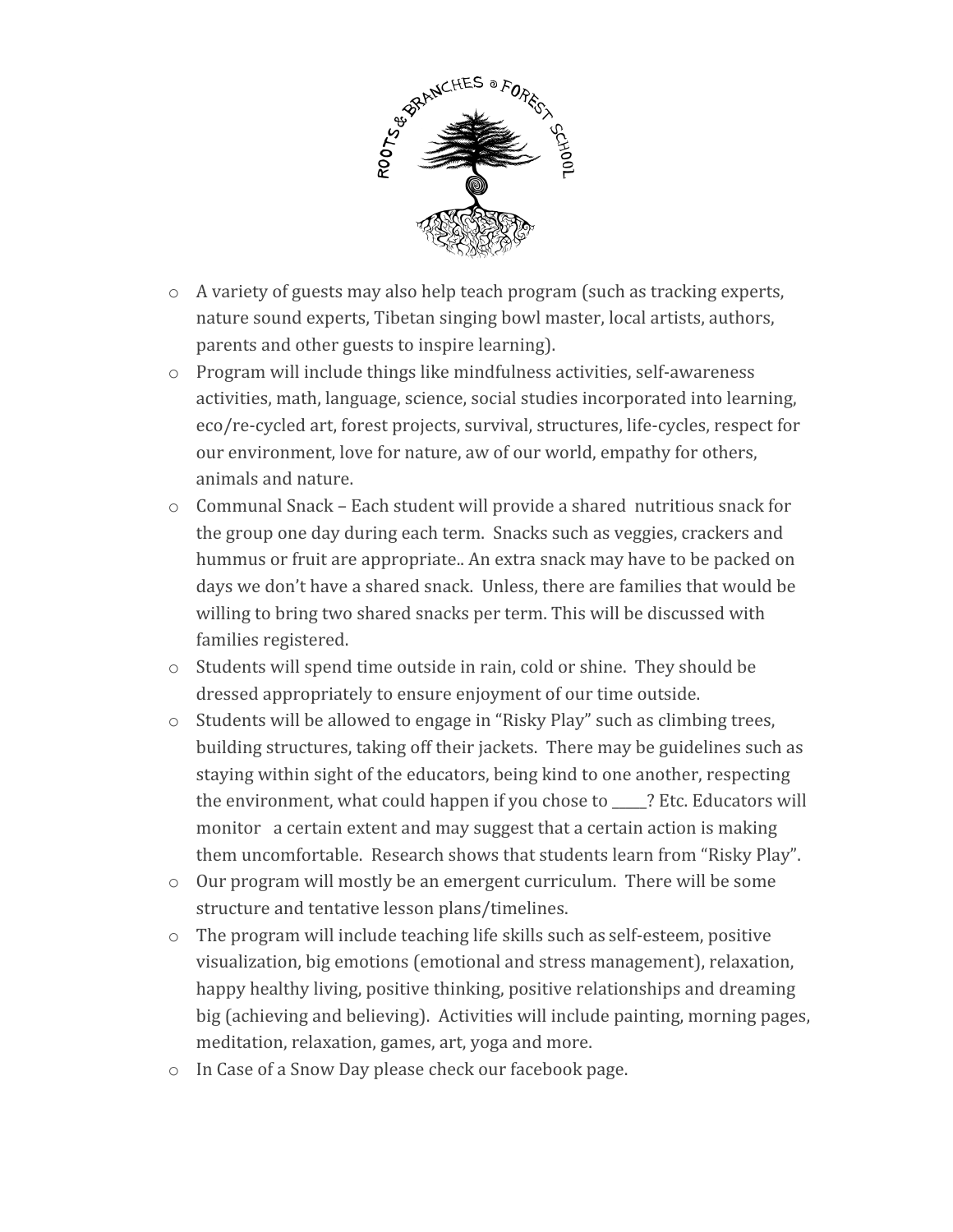

- o Snow days will be attempted to be made up on alternate days depending on space allowance. No refunds for snow days.
- o Students can bring their own snacks if needed, water bottle and once or twice per term a snack to share with the class.
- o We begin our day at 9:00 and end at 12:00. Please be on time as we may leave the location to go outdoors in our community to explore. If you will be late, please make prior arrangements in order to meet up with the group. No early drop off unless pre-booked.
- o On Baggage Art Centre Days we will be inside playing at Nature Based Centres classroom style and participating in circle times. We will spend the time outside at the Marina.

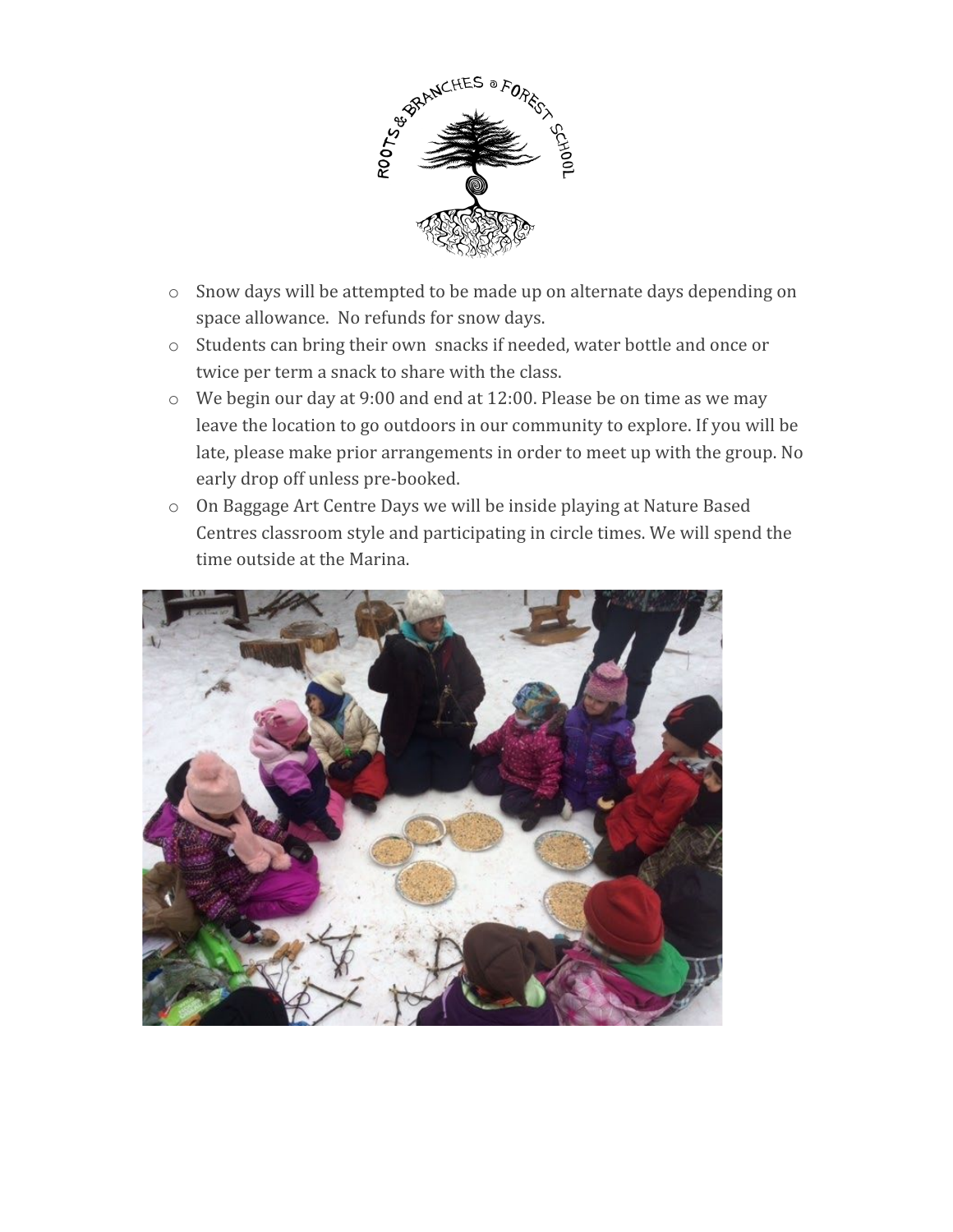

o Sample Day Itinerary for program below. Please keep in mind all activities will be outside when possible:

#### 9:15 Morning Arrival - Outside Play

#### 9:30 Mindfulness Activity - Done outside

- Community circle
- Visioning and Gratitude
- Set our intentions for the day
- Breath of the Week

#### **9:45 SNACK**

#### 10:00 Sprouts Program

#### Outside Adventures

- Inquiry/Purposeful Projects
- Discovery play
- Games

#### 10:30 Inside Nature Based Adventures

- Discovery play
- Sensory Play
- art
- -Circle time

-stories, songs, mindfulness activites and more!

11:30 Songs, Movement and Meditation

11:45 Gratitude and closing Circle

12:00 Home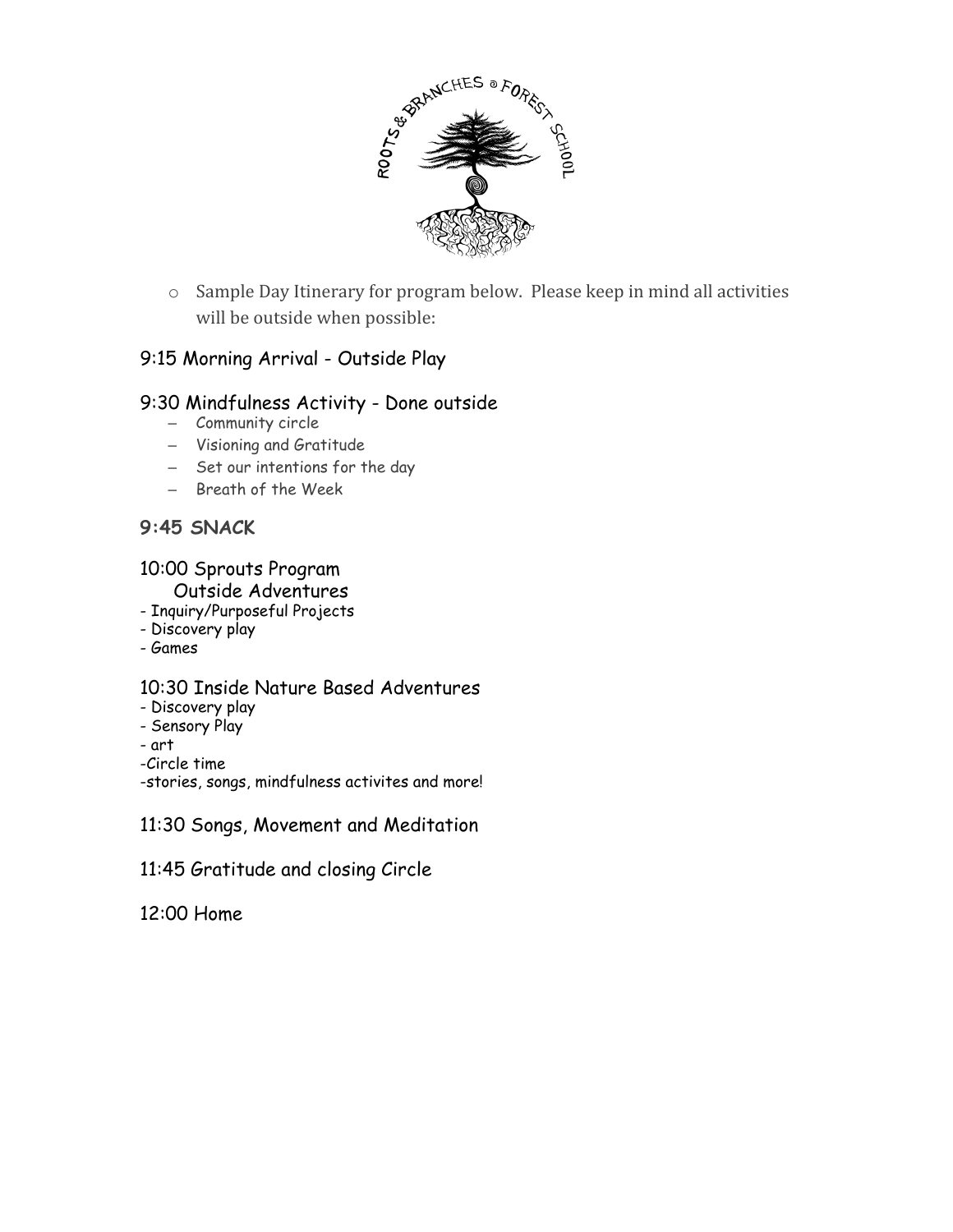

## **Sprouts Tuition for the entire 2019-2020 School Year September 16th -Dec 8th Feb 3rd -June 15th (No classes holidays and March Break) 9:00-12:00**

*\*First Deposit is non-refundable. Late payments will be an additional \$20 per payment. \$10 per day will be added starting in January if not paid in full. Please know we cannot run our program without your payments on time. Our program makes just enough to pay our teachers, bus, insurance and materials at the moment. By registering your child, you are committing to sign a contract for the entire year. We need at least one month advance notice if you are deciding to leave the program. The yearly Tuition is still owed in full until we find a replacement for you even if you are NOT attending. \*IF YOU ARE USING PRO KIDS YOU MUST LET US KNOW IN ADVANCE. Thank you in advance for respecting this contract.*

*\*There is additional Taxes this year.*

| June                         | \$400 Non-refundable                                   |  |
|------------------------------|--------------------------------------------------------|--|
| By September                 | \$718.70                                               |  |
| <b>One Payment</b><br>Total: | \$1118.70 (incl. tax)<br>(Add 3% if using credit card) |  |

#### **Payment Plan - Payments Due the 1st of every month. Valid Credit Card must be submitted.**

| 6 Payments includes Material fees, admin.<br>fee, tuition, credit card and plan fee. | \$1120               |  |
|--------------------------------------------------------------------------------------|----------------------|--|
| June 1st                                                                             | \$400 non refundable |  |
| July                                                                                 | \$250                |  |
| August                                                                               | \$250                |  |
| September                                                                            | \$100                |  |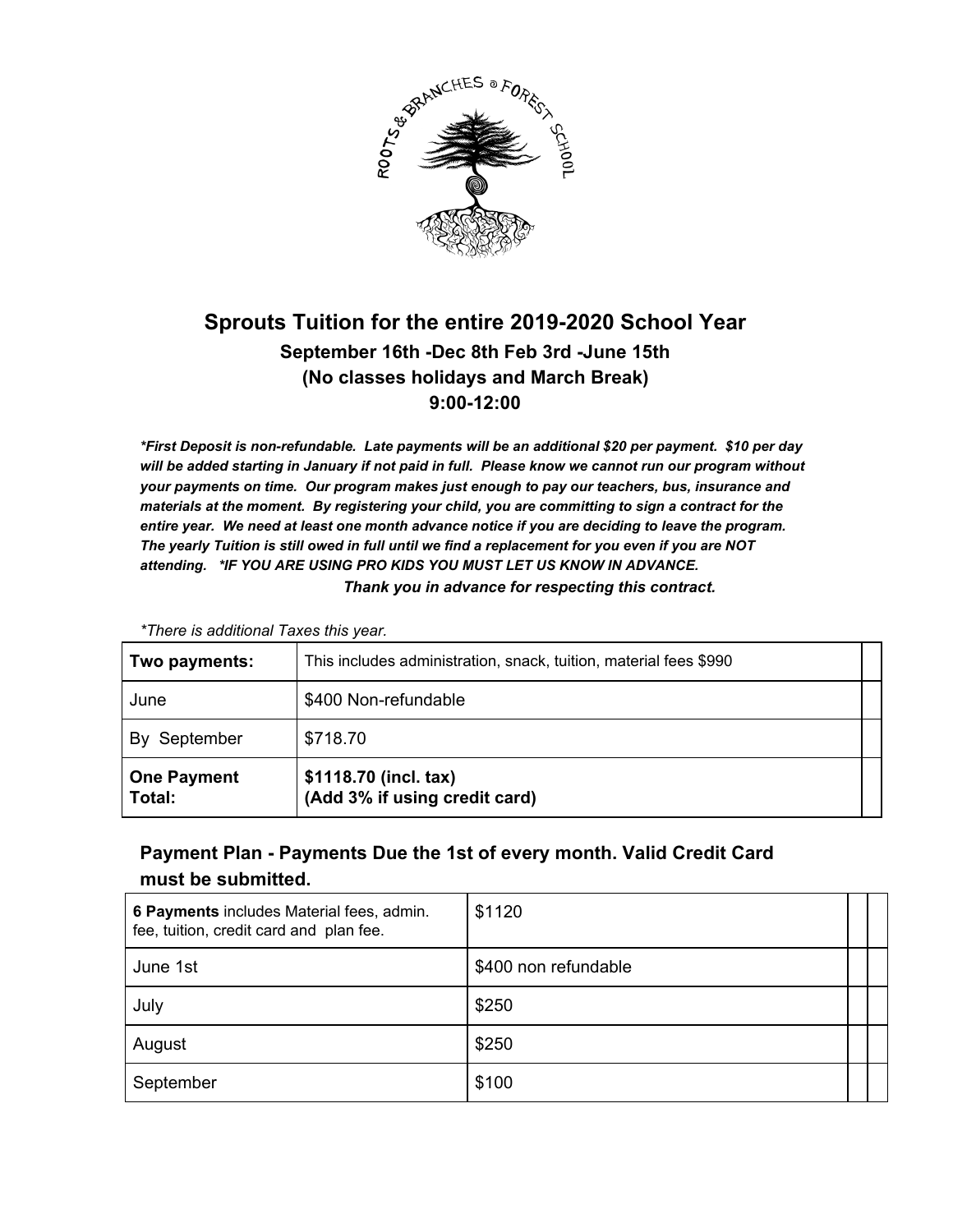

| October  | \$100                   |  |
|----------|-------------------------|--|
| November | \$100                   |  |
| December | \$100                   |  |
| Total:   | \$1300 (Incl.Tax/CCFee) |  |

| Two Children:                | This includes administration, snack, tuition, material fees \$890 per child |
|------------------------------|-----------------------------------------------------------------------------|
| June                         | \$600 Non-refundable                                                        |
| By September                 | \$1411.40                                                                   |
| <b>One Payment</b><br>Total: | \$2011.40 (incl. tax)<br>(Add 3% if using credit card)                      |

### **Payment Plan - Payments Due the 1st of every month. Valid Credit Card must be submitted.**

| Two Children Payment Plan includes<br>Material fees, admin. fee, tuition, credit card<br>and plan fee. | \$1962                  |  |
|--------------------------------------------------------------------------------------------------------|-------------------------|--|
| June 1st                                                                                               | \$600 non refundable    |  |
| July                                                                                                   | \$362                   |  |
| August                                                                                                 | \$200                   |  |
| September                                                                                              | \$200                   |  |
| October                                                                                                | \$200                   |  |
| November                                                                                               | \$200                   |  |
| December                                                                                               | \$200                   |  |
| Total:                                                                                                 | \$1962 (Incl.Tax/CCFee) |  |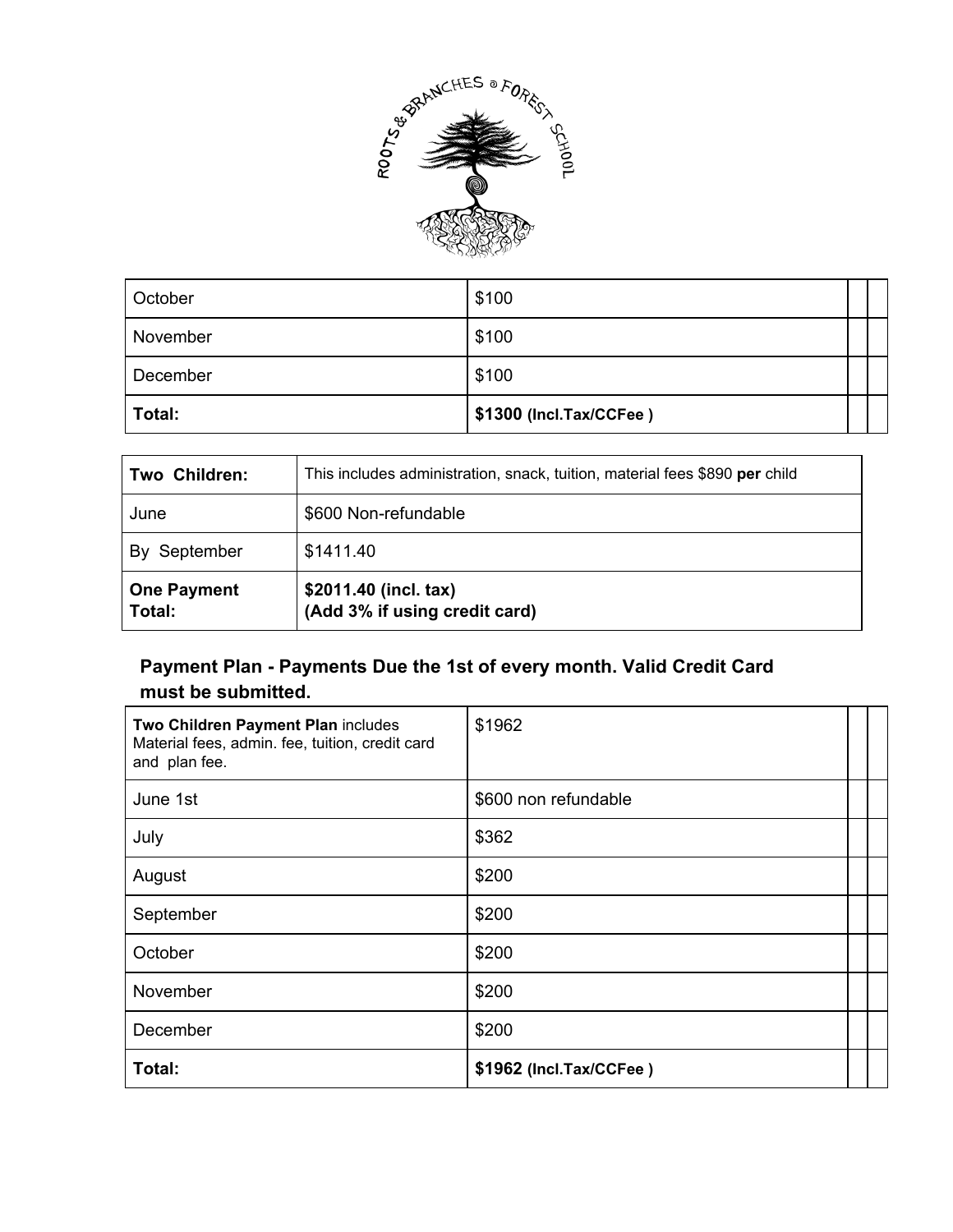

# **What is Forest & Nature School?**

<http://www.wesleycloverparks.com/learn/forest-school-canada/what-is-forest-school>

Forest School is an educational approach, and program of delivery, that has existed since the late 1950s, with thousands of programs expanding the world over, starting in Denmark and Sweden, moving through Scandinavia, onto Europe, China, Australia, New Zealand, the United States and now Canada. Although Forest School is called by many different names (e.g., Nature Kindergarten, Outdoor School, Waldkindergarten, Rain or Shine School, Bush School), in Canada two prominent names are taking hold: Forest School and Nature School (FNS).

In FNS, children spend anywhere from a half day to a full day outdoors in local woodlands and green spaces, in various urban and near-urban parks, natural spaces adjacent to or on school grounds, or natural playgrounds and outdoor classrooms. Children attending FNS have the opportunity to learn in a natural environment on a regular basis. Some programs are offered to students one half-day per week, whereas other schools and early years centers have embraced this approach on a more full time basis, with students spending the majority of their days outdoors. Despite variations, all Forest and Nature School programs adhere to the following: regular and repeated access to the same natural space, as well as emergent, experiential, inquiry-based, play-based, and place-based learning.

The activities that happen in Forest and Nature School vary, and can depend on the following circumstances: the season, the community context, climate, landscape, animals that have visited the night before, trees that have blown down in the wind, the kinds of provocations elicited by the educator, the kinds of tools and loose parts provided, the children who are in attendance, how long the group has been formed, and—most importantly—what interests the child(ren).

Forest and Nature School touches on all subjects and disciplines: in any given moment an experience can cut across math, science, art, literature, physical education, etc. Skilled educators in FNS will often plan their lessons at the end of a session, (also known as 'backwards lesson planning'), and will know what curriculum standards they need to meet on any given day. The learning outcomes are based on real-time explorations and experiences, rather than pre-determined concepts in books or on screens, done within the four walls of a classroom.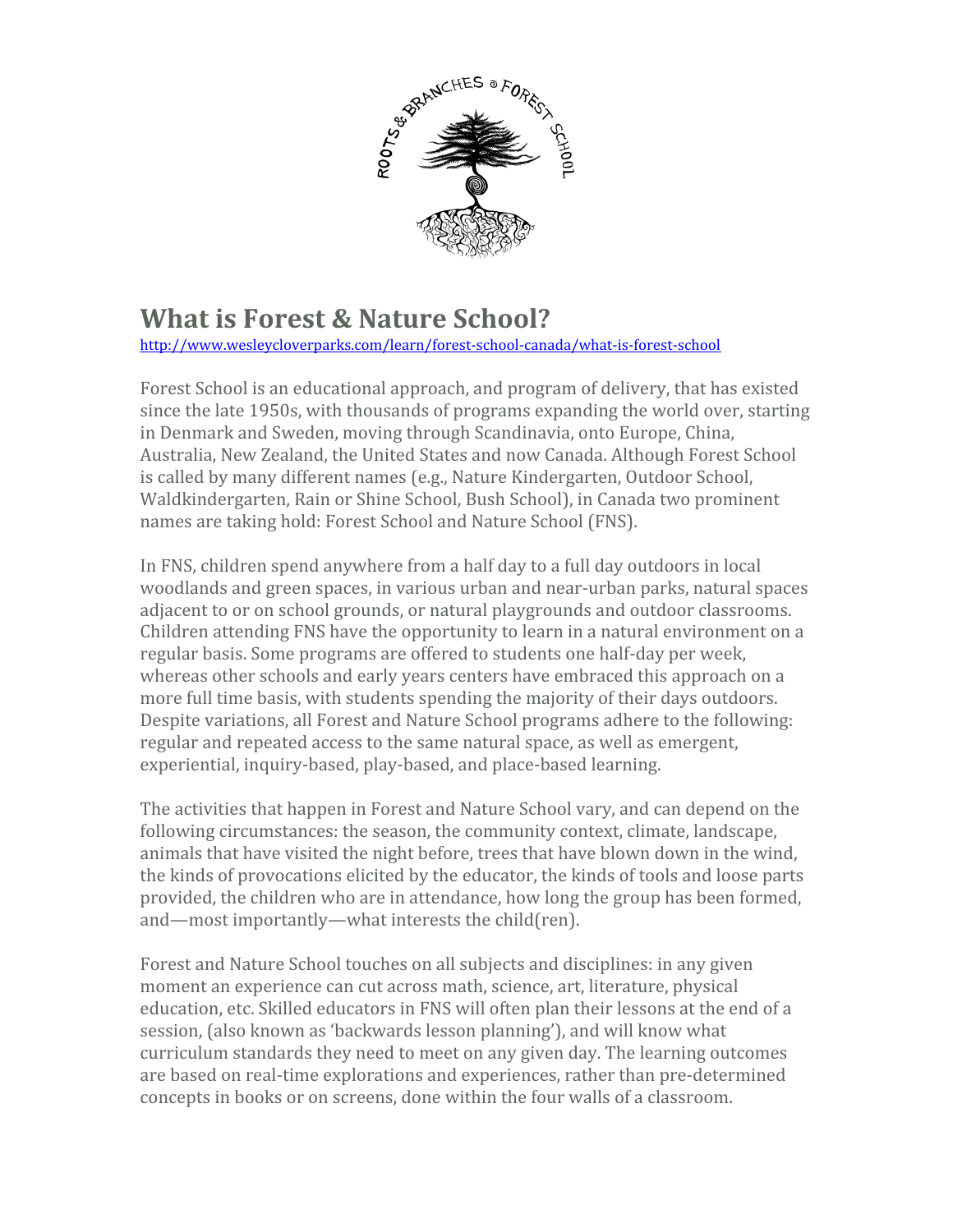

# **Benefits of Participating in Forest and Nature School**

The following benefits have been demonstrated and acknowledged through various studies:

- Improved confidence, social skills, communication, motivation, and concentration
- Improved physical stamina, fine and gross motor skills
- Positive identity formation for individuals and communities
- Environmentally sustainable behaviours and ecological literacy
- Increased knowledge of environment, increased frequency of visiting nature within families
- Healthy and safe risk-taking
- Improved creativity and resilience
- Improved academic achievement and self-regulation
- Reduced stress and increased patience, self-discipline, capacity for attention, and recovery from mental fatigue
- Improved higher level cognitive skills
- Male inclusion in education

# **Benefits of Mindfulness**

## **http://www.mindfulkidsandfamilies.com/mindfulness/:**

- **Body and Emotion regulation**: when our bodies and emotions are balanced and appropriate in our lives
- **Insight:** "self-knowing awareness"…this is key to building positive social connections
- **Attunement with others, i.e."resonance"**. This leads to the other person's experience of "feeling felt", of being understood. When children become more "tuned in" to themselves, they are more "tuned in" to others around them
- **Empathy**: allow us to see from the stance of another person's experience, imagining others' reality and perspective